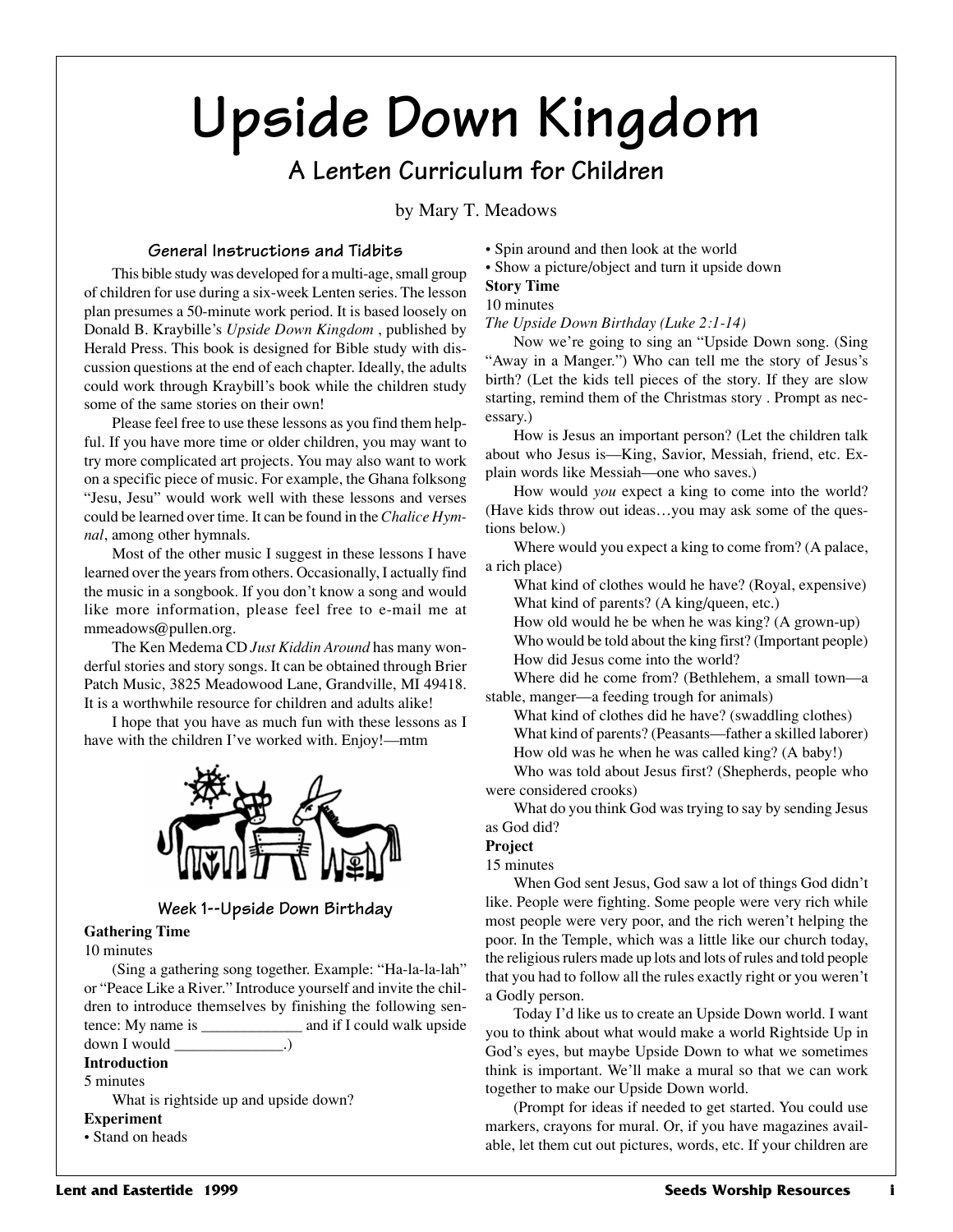younger, it would be helpful to have useful magazine pictures already cut out.)

#### **Prayer**

#### 5 minutes

(Talk about prayer.) What is prayer? (talking to God, asking God to help us, etc.) What are different ways we can pray? (in church, being quiet, etc.) Today we are going to pray by singing a song and using our hands to help us. (Teach "Spirit of the Living God" with motions. Once learned, ask children to sing once more, this time with their eyes closed.)

#### **Closing**

#### 5 minutes

(Let kids shout out something learned today. Have the children talk about one "upside-down" thing they can do this week.)



**Week 2--The "Happys"**

## **Gathering Time**

#### 10 minutes

(Sing together, repeating some songs from last week.)

# **Looking Back**

#### 5 minutes

(Talk about last week's session.) How was Jesus's birth Upside Down to what people expected? (You may want to let them look at things Upside Down again, as in the first session. Ask children if they did anything Upside Down in the last week.)

#### **Story Time**

#### 10 minutes

*The "Happys" (Matthew 5:1-12)*

In today's lesson, Jesus talks about people who are happy. But some of the people this song describes as happy may not seem like the type of people we think of as happy.

Do we usually think of someone who is poor as happy? What do we usually think about someone who is poor? (Let the kids throw out ideas.)

What about someone who is sorrowing? Do you know what it means to sorrow? It is like being very sad.

What about people who show mercy? When they help other people are they doing it so someone will help them?

We're going to hear a song based on these things that Jesus said to the people he was teaching. In this song, we'll sing "Happy are the ones," but sometimes you hear people say "Blessed are the ones." Sometimes people refer to this part of Jesus's teachings as the "Beatitudes," which is just a big word for blessings. And being blessed is a little bit like being happy.

This song is going to need some help from us, so listen closely. (Play Ken Medema's "Happy Are the Ones" from *Just Kidding Around*. It quotes an echo song; let your kids dance around and participate as they like.)

What did you think about that song? Did that song make you happy? How did that song make you feel about God? What do you think Jesus was trying to say about God?

# **Project**

## 15 minutes

(Have the children try their hand painting or drawing one of the "Happys!" This might result in some interesting pictures. You might want to have each child choose a different "happy" and then put them up on the wall for them. You might want to play the Ken Medema song again while they paint.) **Prayer**

#### 5 minutes

(Talk again about prayer. Use "Spirit of the Living God" again as a prayer, showing how we can use all of ourselves for prayer. Try humming it and using motions, also.)

#### **Closing**

#### 5 minutes

(Let kids shout out something they learned today. Sing a song enjoyed in the beginning.)



**Week 3--Zacchaeus**

# **Gathering Time**

10 minutes (Sing together.)

## **Looking Back**

5 minutes

(Talk about last week's session.) What did we talk about? (The "Happys.") What was Upside Down about the Happys? (You may want to play the song again if the children enjoyed it last week.)

#### **Story Time**

10 minutes

#### *Zacchaeus (Luke 19:1-10)*

Do you know the song about Zacchaeus? (Hopefully, they'll say "yes.") Let's sing it together. "Zacchaeus was a wee little man.'

Now that song tells us a little bit about who Zacchaeus was, but it doesn't tell the whole story. Today, we're going to hear a story about "transformation," about change.

But we should really start at the beginning. Who was Zacchaeus? (A Jew, but he worked for the Roman government collecting taxes. Tax collectors often took more than they were supposed to and kept it for themselves. Zacchaeus was rich!)

Was Zacchaeus liked by anyone? (No, because he cheated people. He used force to get taxes and worked for the Romans. In fact, religious people wouldn't take money or even eat with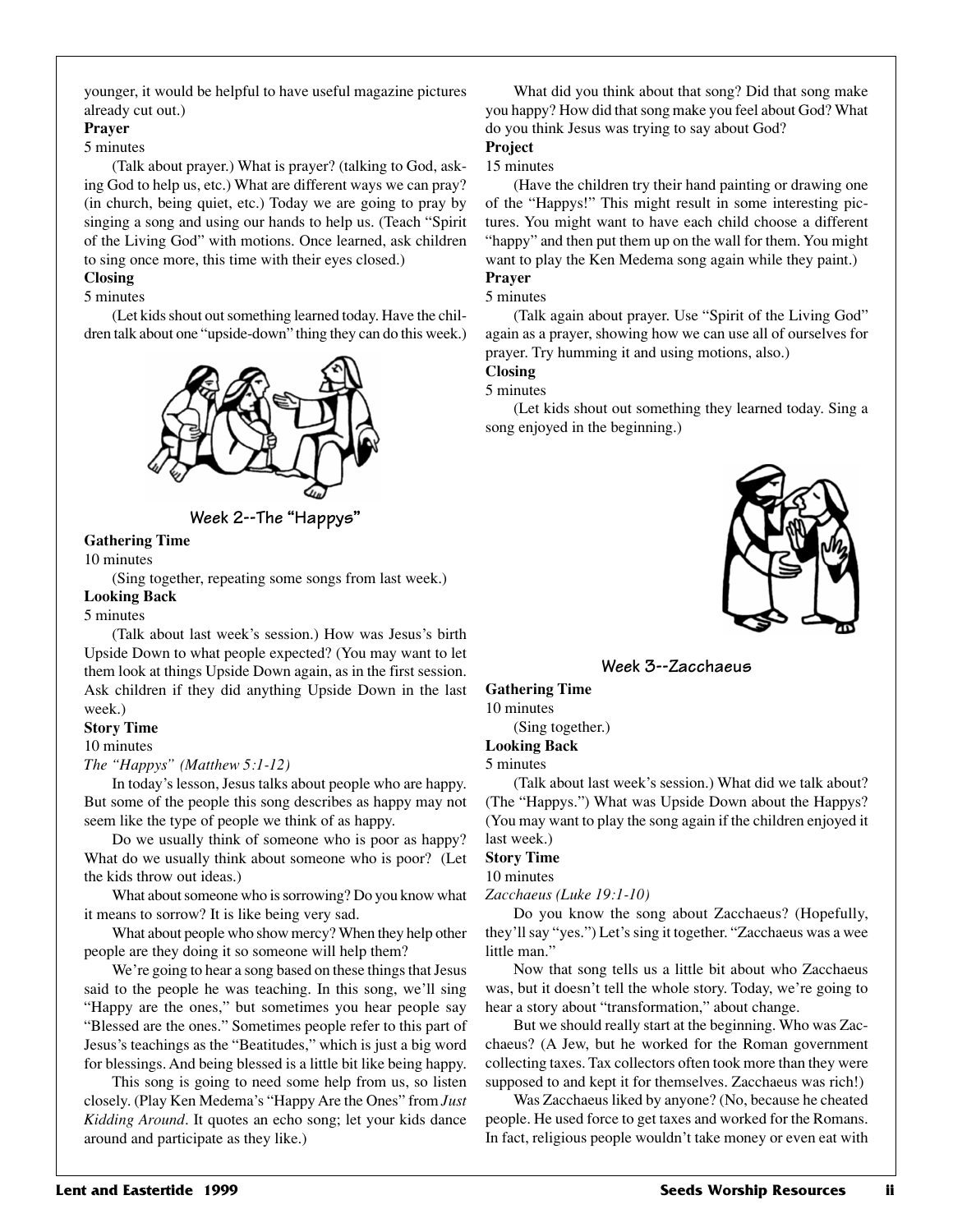a tax collector because that would make them less clean, pure. And the Romans just used him for work; they didn't associate with Jews.)

Well, the song tells us that Jesus saw Zacchaeus in the tree and told him to come down because Jesus was going to go to Zacchaeus's house and eat with him. Jews aren't supposed to eat with tax collectors, so this was pretty shocking to the religious people.

But what happened after Jesus had lunch with Zacchaeus? (Let the children answer if they know the story.) Zacchaeus came out and called to his neighbors and friends. And he told them in front of Jesus, "Lord, I'm giving one-half of my goods to the poor, and if I've stolen from anyone, I'll give them four times more."

Then Jesus said, "Today salvation has come to this house."

So what transformation happened in this story? What changed about Zacchaeus? (He changed his ways, his behavior. He changed his heart.)

I want you to hear another story today. This is a story about a girl named Alice and her pockets. Something happens to her in this story. See if you can tell me about it at the end. (Play Ken Medema's "Pockets" on the *Just Kidding Around* CD. After the song, ask questions.) What changed in this story?

## **Project**

15 minutes

(Have construction paper ready with one-half the page one color, and the other half of the page another color. The kids can use markers or crayons. Or, if your children are all readers, you could have a sheet of paper on which the children could draw a cartoon strip.)

Today I want us to draw two pictures. I want you to draw me a picture of something that changes. See if you can draw me a picture of something or someone that makes a change either because it just happens, or because someone helps them/ it to change. (You may want to prompt the children with ideas.) **Prayer**

#### 5 minutes

(Continue with "Spirit of the Living God." This time, sing the song with motions, then hum the song with motions, and then try to do the song with the motions only. I often encourage the children to sing it with their eyes closed the last time.)

# **Closing**

5 minutes

(Let the kids shout out something they learned today. Sing a song they enjoyed in the beginning.)



# **Week 4--The Bent Over Woman**

**Gathering Time**

10 minutes (Repeat some of the opening songs. Then say the following.) I want to teach you a song about some follow-

ers of Jesus who also healed someone. It's a story about Peter and John going to the temple one day and there was a man

outside who couldn't walk. He was begging for money and he asked Peter and John for some. Peter said, "We don't have any money, but I'll give you what I do have. In the name of Jesus Christ, stand up!" And the man did. Let's sing "Silver and Gold Have I None." (Let kids go "walking and leaping and praising God.")

#### **Looking Back**

#### 5 minutes

(Talk about last week's session.) What happened last week? (Zacchaeus climbed up a tree. Jesus went to his house to eat). What was wrong with that? (Zacchaeus was not liked very much by the religious people. He was a tax collector). Did Zacchaeus make any changes? (Yes. He gave back everything he stole and four times more.) What was Upside Down about this? **Story Time**

# 10 minutes

*The Bent Over Woman (Luke 13:10-17)*

This is a story about a woman who was bent over for 18 years. I want you to stand up and bend over and stay like that while I tell the first part of this story. One day Jesus was in the synagogue, which was a little bit like a church building.

It was the Sabbath day, which is like Sunday to you and me. And there were certain rules about what you could and could not do on the Sabbath. Mostly, you couldn't do any kind of work, and sometimes it was hard to tell what was work and what wasn't.

Well, on this day, Jesus saw the woman bent over and he told her "Come here." So she did. And then Jesus placed his hands on her (place your hands on one of the children's shoulders) and said, "Stand up!" and she did. How do you think that woman felt? (Happy, etc.) Yes, she was, and she thanked God for bringing this man to heal her.

But do you know what? Not everyone was happy about it. No, not the religious leaders. They were mad at Jesus. And do you know why they were mad? Because they thought that healing was "work" and you weren't supposed to do work on a Sabbath day.

But Jesus told them that healing this woman was like letting your ox go for water—you let go of its chain so it can walk to the water on its own. All he was doing was taking off the chains that had been put on this woman.

After that, the leaders of the synagogue sat down. They didn't have anything more to say to Jesus. But the women, and the other people who needed help, praised God for bringing Jesus to them.

What do you think Jesus was trying to tell the leaders of the synagogue? (Let the children come up with some ideas!) **Project**

#### 15 minutes

Today, let's use clay to sculpt the story we heard today. (Pick a scene from the story and make a "picture" with the clay. You will want something sturdy to mount these "pictures." I have done it as a diorama in a shoebox.)

#### **Prayer** 5 minutes

(Ask the children if they have any one they would like to pray for tonight. Perhaps they know someone who needs heal-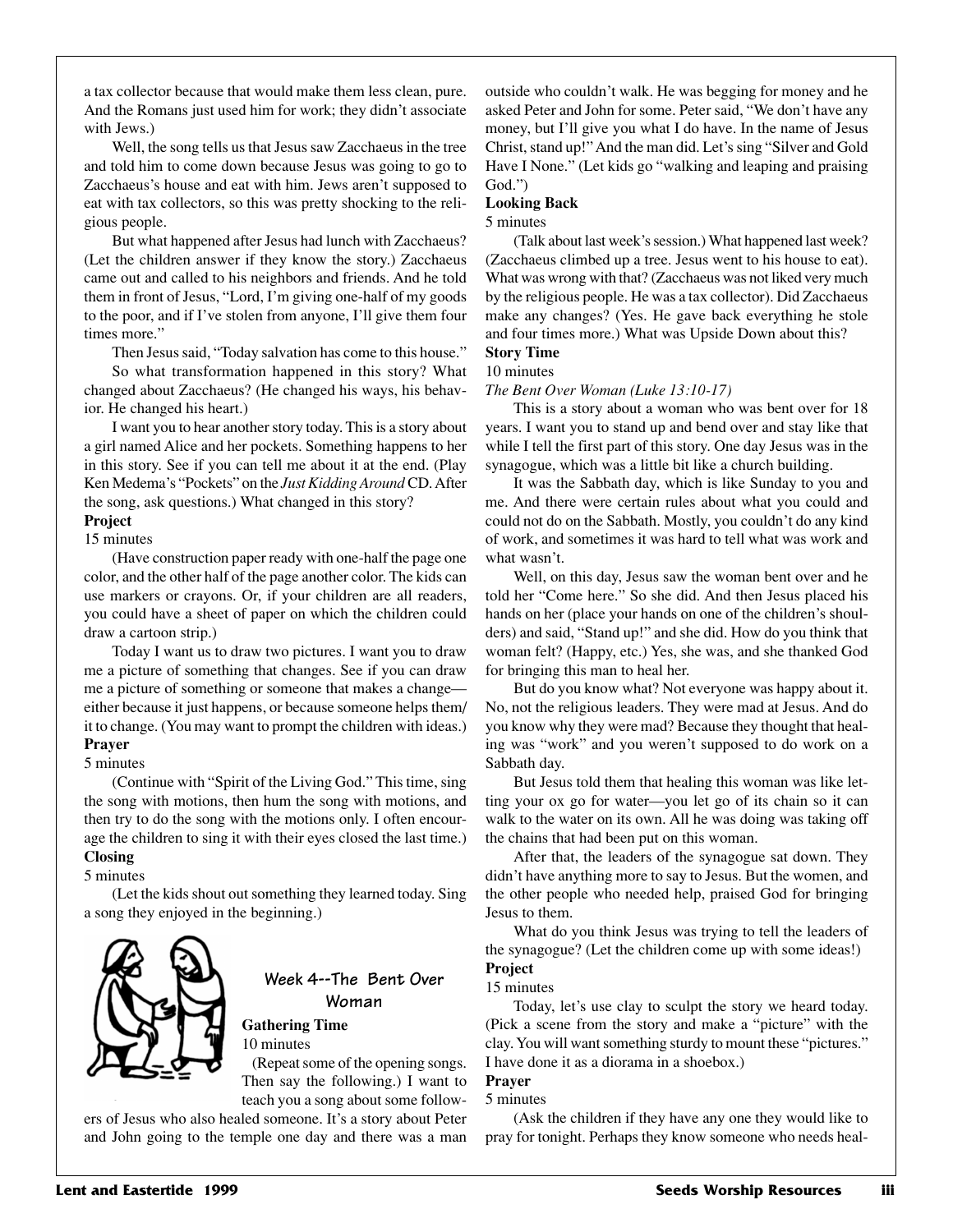

ing. Ask them to keep these people in their mind as they pray through "Spirit of the Living God." Again, sing through it once with the motions, then hum it with the motions, then go through it with only the motions.)

# **Closing**

## 5 minutes

(Let the kids shout out something learned today. Sing a song enjoyed in the beginning.)

#### **Week 5--The Good Samaritan**

## **Gathering Time**

10 minutes

(Sing together.)

# **Looking Back**

#### 5 minutes

(Talk about last week's session.) What happened in our story last week? (A woman was healed.) Why were the religious leaders upset about it? (It was on the Sabbath day) Did Jesus think that was wrong? (No, Jesus thought people were more important than rules.)

#### **Story Time**

10 minutes

#### *"The Good Samaritan" (Luke 10:25-37)*

Today we have another kind of upside-down story. It all started when a young lawyer stood up to test Jesus. "Teacher, what must I do to inherit eternal life?" Jesus asked the man what it said in the law. "You shall love the Lord your God with all your heart, and with all your soul, and with all your strength, and with all your mind; and your neighbor as yourself." And Jesus told him that his answer was right. "Then who is my neighbor?" asked the man. So Jesus told him a story.

A man was walking along a winding, isolated road from Jerusalem to Jericho, minding his own business, when suddenly robbers came out of the hills, stripped him, beat him, and went away, leaving him half dead. It so happened that a priest was going down that road just after the robbery and saw the man lying half dead in the road.

Now, what would be the neighborly thing to do? (Help the man.) Is a priest someone that you think would help people? (Yes.) Well, do you know what? This priest didn't. He saw him, but he passed by on the other side and went on. And the same thing happened again with a Levite, a Levite being a fellow Jew. Jews had rules about being "unclean."

But a third person also walked by. He was a Samaritan. And I have to tell you something about Samaritans—the Jews did not like them. Not only did the Jews not like Samaritans, but they would have no dealings with them at all. In fact, if a Jew wanted to insult you, they would call you a "Samaritan."

And yet this hated person stopped to help the Jewish man lying along the roadside. He took him to an inn and paid for him to stay until he was better. This was not what Jesus' audience was expecting Jesus to say in answer to the question, "Who is my neighbor?" Jesus was calling Jews to love Samaritans, their sworn enemies.

In other words, Jesus was saying that God's love doesn't discriminate. In the Upside Down Kingdom, God loves everyone.

## **Project**

#### 15 minutes

Let's act out the story of the Good Samaritan. (This does not have to be elaborate. I've been with children who begged to act it out several times in a row, switching parts each time. Let them do it!)

Now, I want you to think of ways God is calling you to love your "neighbor." What are ways we can help other people? Let's act some of those out.

(Scene 1: Explain there are two friends playing on the playground and one of them falls. A teacher is nearby. What can the friend do?

Scene 2: Explain there are three friends and a new kid at school. Two of the friends are making fun of the new kid. What can the friend do to be a neighbor?

Scene 3: Let the kids think up a scenario.)

#### **Prayer**

#### 5 minutes

(Talk about what asking God to "use me" might mean in the context of being a neighbor. Ask the children to think of someone they might know who needs a "neighbor" as they sing and motion their way through the song today. Continue with "Spirit of the Living God.")

# **Closing**

## 5 minutes

(Let the kids shout out something learned today. Sing a song they enjoyed in the beginning.)



# **Week 6--Jesus and the Upside Down Kingdom Gathering Time**

#### 10 minutes

(Sing together.)

# **Looking Back**

5 minutes

(Talk about last week's session.) What happened in last week's story? (A man was beaten up on the highway.) Who was he? (A Jewish man.) Who helped him? (A Samaritan.) What was Upside Down about that? (Jews considered Samari